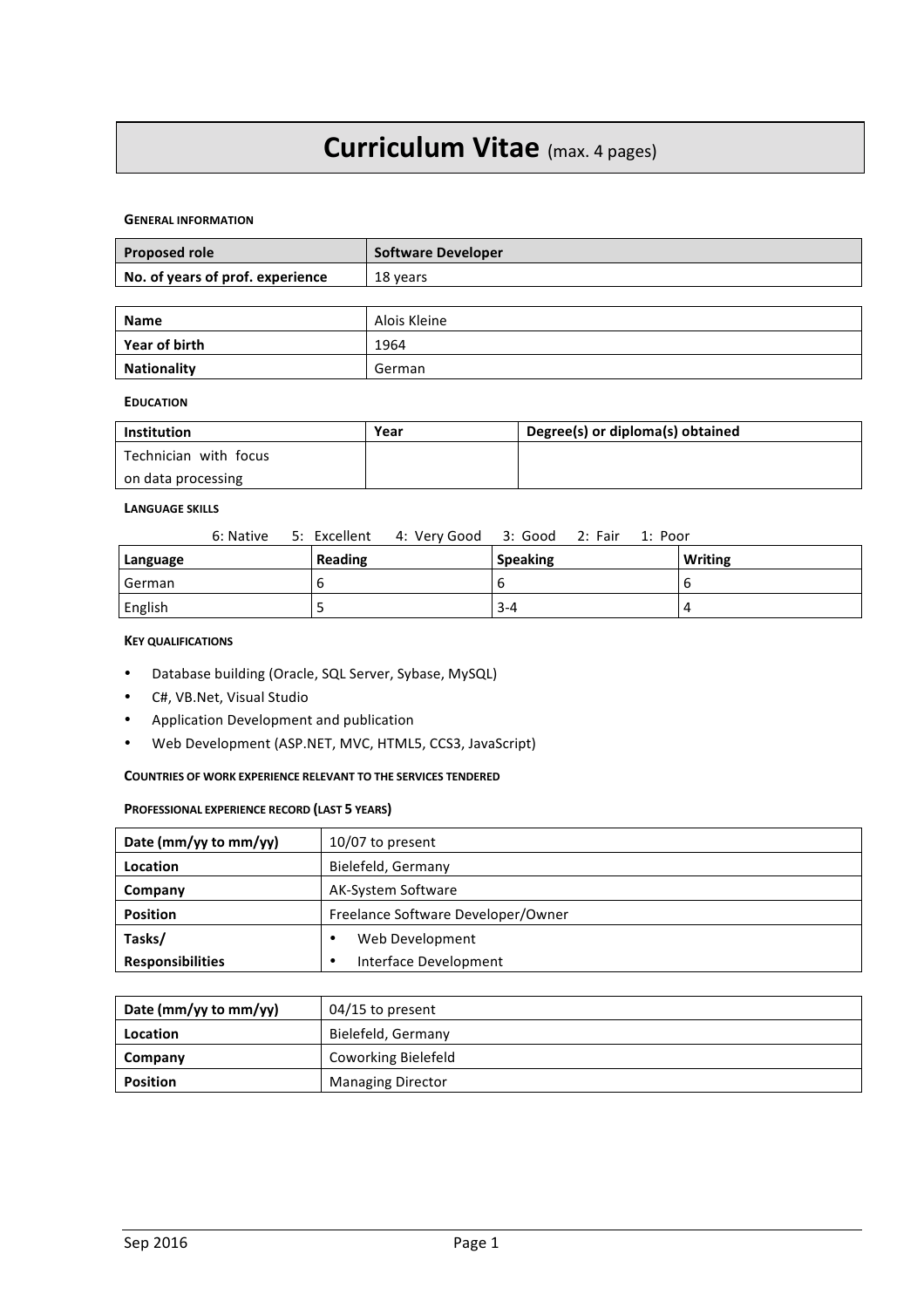| Date (mm/yy to mm/yy)   | 01/15 to 09/16                                                              |  |  |
|-------------------------|-----------------------------------------------------------------------------|--|--|
| Location                | Bielefeld, Germany                                                          |  |  |
| Company                 | Spielraumservice OWL                                                        |  |  |
| <b>Position</b>         | <b>Contracted Software Developer</b>                                        |  |  |
| Tasks/                  | Developing of a mobile Application based on ASP.Net MVC.                    |  |  |
| <b>Responsibilities</b> | Designing the Web Interface using Bootstrap in combination with Telerik UI. |  |  |
|                         | Hosting the application, databases, and licensing service in Azure.         |  |  |
| Main                    | Planning & development of a mobile solution to manage/control public areas. |  |  |
| <b>Achievements</b>     |                                                                             |  |  |

| Date (mm/yy to mm/yy)   | 05/13 to 05/14                                                            |  |
|-------------------------|---------------------------------------------------------------------------|--|
| Location                | Gütersloh, Germany                                                        |  |
| Company                 | Arvato Bertelsmann                                                        |  |
| <b>Position</b>         | Consultant Software Developer                                             |  |
| Tasks/                  | Construction, maintenance, automation & further development of interfaces |  |
| <b>Responsibilities</b> | Developing in SQL Server, C#, dotnet & Visual Studio                      |  |
| Main                    | Building interfaces for various Credit Bureaus.                           |  |
| <b>Achievements</b>     |                                                                           |  |

| Date (mm/yy to mm/yy)   | 01/13 to 06/13                                                                  |  |
|-------------------------|---------------------------------------------------------------------------------|--|
| Location                | Gütersloh, Germany                                                              |  |
| Company                 | Arvato, Bertelsmann                                                             |  |
| <b>Position</b>         | <b>Contracted Project Manager</b>                                               |  |
| Tasks/                  | <b>Project Management</b>                                                       |  |
| <b>Responsibilities</b> | <b>Ticket system Management</b>                                                 |  |
|                         |                                                                                 |  |
| <b>Main</b>             | Overseeing Ticket System with integrated time recording & billing via different |  |
| <b>Achievements</b>     | locations/countries                                                             |  |
|                         |                                                                                 |  |

| Date (mm/yy to mm/yy)   | 01/13 to 06/13                                                         |  |  |
|-------------------------|------------------------------------------------------------------------|--|--|
| Location                | Bielefeld / Germany                                                    |  |  |
| Company                 | Von Busch GmbH                                                         |  |  |
| <b>Position</b>         | <b>Contracted Software Developer</b>                                   |  |  |
| Tasks/                  | Mobile web application based on ASP.Net MVC<br>٠                       |  |  |
| <b>Responsibilities</b> | Creating web interface on the Administration page using Bootstrap<br>٠ |  |  |
|                         | Designing user interface for mobile users using Kendo UI<br>$\bullet$  |  |  |
|                         | Data binding and signature pages using JavaScript Libraries<br>٠       |  |  |
| <b>Achievements</b>     | Planning and development of mobile solutions in the field of fault     |  |  |
|                         | management for field technicians.                                      |  |  |